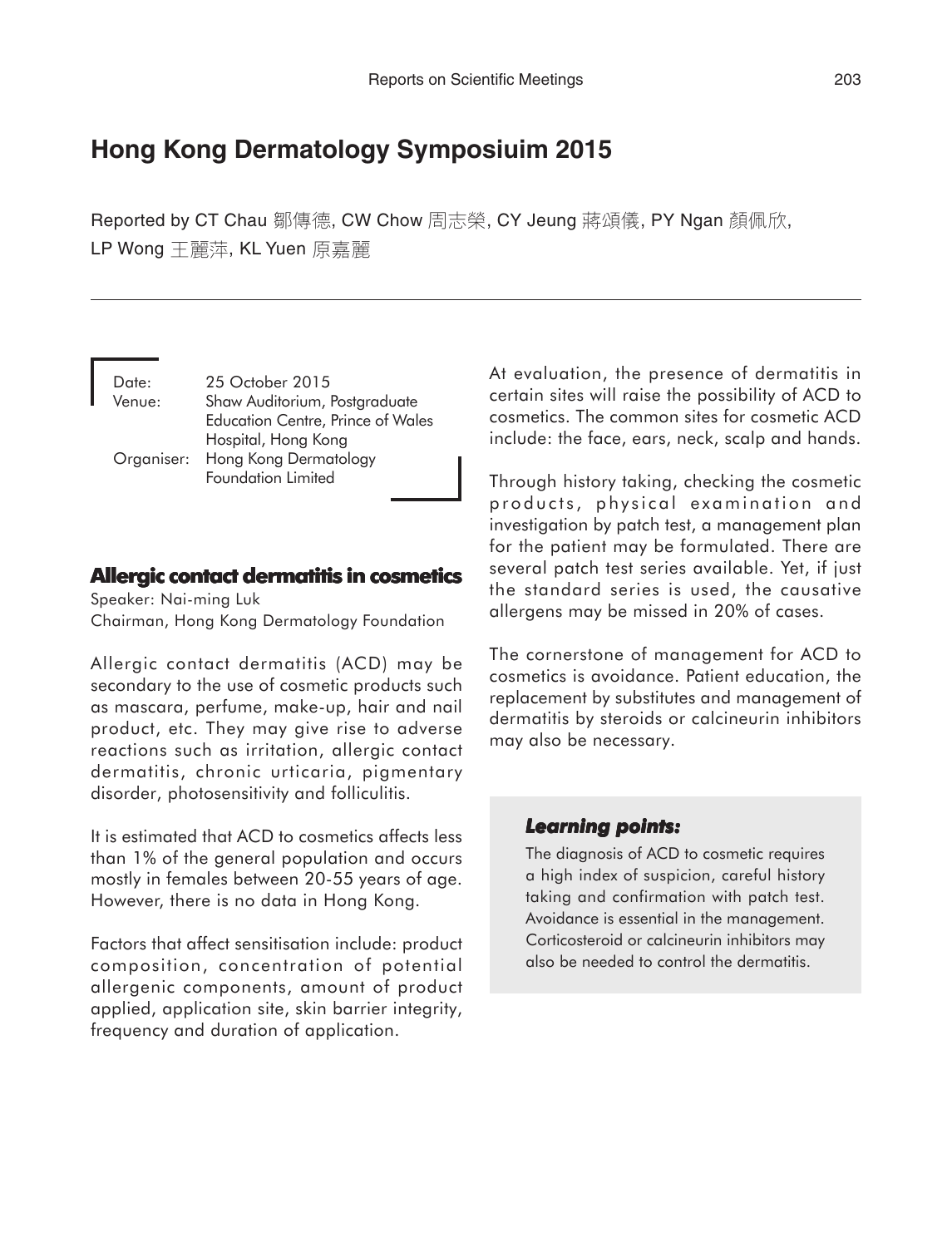# **Balanitis: a survey in a private practice clinic**

Speaker: Yuk-ming Tang Dermatologist, Private Practice, Hong Kong

In his private practice, the speaker conducted a survey on patients presenting with balanitis or balanoposthitis as the primary diagnosis. A total of 140 patients fulfilled the criteria for analysis. Patients belonging to the paediatric age group were excluded. The mean age of presentation is 43.5 years and the majority of patients present with erythema (45%), followed by itch (35.7%) and pain or irritation (25.7%). Balanitis can be due to infectious, inflammatory, pre-malignant or malignant conditions. Among those with an identifiable cause, infection, followed by dermatitis and drug reactions were the commonest. Morphological features were often non-specific. *Streptococcus* species accounted for almost half of all the swabs yielding a positive result, followed by *Escherichia coli*, *Haemophilus* species and *Candida albicans*. Group B *Streptococcus* was strongly associated with balanitis as confirmed by some series. There also appeared to be a disproportionate trend towards balanitis caused by *Candida albicans* among patients with diabetes mellitus. None of the biopsies revealed pre-malignant or malignant causes. Most of the patients were uncircumcised. Condom use during vaginal sex was reported in 41.2% of cases; and oralgenital sex in 11% of cases, which is similar to an earlier study conducted in 1999.

Treatment comprises basic education on avoidance of irritants and excessive cleansing, identifying and ceasing culprit medications, normal saline dressing and various topical therapies.

### *Learning points: Learning points:*

Balanitis is not frequently caused by sexually-transmitted infections as many patients believed. Further investigation such as biopsy is warranted in chronic cases not responding to treatment.

# **Use of dermatological medications in pregnancy and lactation**

Speaker: Chiu-choi Koh Social Hygiene Service, Centre for Health Protection, Hong Kong

During pregnancy, topical drugs should be considered as first-line for most skin diseases. Some common topical dermatological medications that are in general considered to be safe during pregnancy include: benzoyl peroxide, clindamycin, erythromycin and metronidazole for acne and rosacea; topical steroids and calcineurin inhibitors for psoriasis and atopic dermatitis; nystatin, clotrimazole and miconazole as topical antifungals; permethrin, benzyl benzoate and crotamiton as antiscabetics and pediculocides.

On the other hand, many oral dermatological medications are contraindicated for pregnant ladies: oral tetracyclines may cause brown discolouration of fetal teeth; isotretinoin and acitretin may cause congenital malformation; methotrexate (MTX) may increase the risk of miscarriage and congenital malformations; azathioprine may increase the risk of atrial or ventricular septal defects; mycophenolate mofetil (MMF) may increase the risk of miscarriage and congenital malformations. Oral ciclosporin appears to be safe for foetus as no specific birth defect has been attributed to its use, but data on long-term outcomes are lacking. Hydroxychloroquine is safe for pregnant mothers with active lupus. Literature on dapsone does not indicate major foetal toxicity or congenital anomalies. Oral antihistamines are in general safe during pregnancy, and first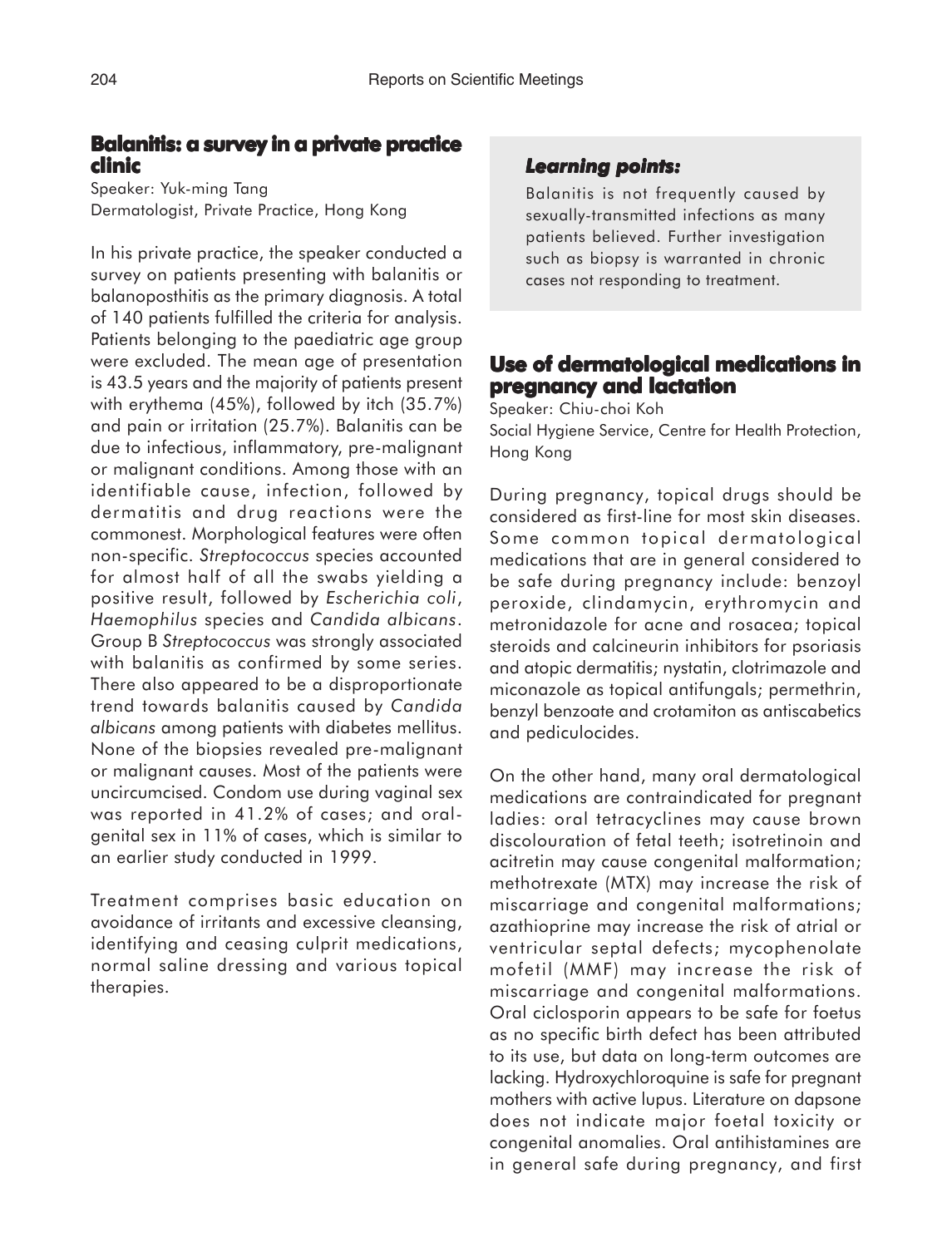generation antihistamines are preferred over second generation because of the preponderance of safety data. Systemic antibiotics including penicillins, cephalosporins and macrolides are all considered to be safe, while systemic antifungals are not recommended in pregnancy due to extremely limited safety data. Many clinicians recommend that prolonged use of oral prednisone should be limited to 7.5 mg/day and the avoidance of more than 20 mg/day as it may result in premature delivery, premature membrane rupture, gestational diabetes, hypertension, preeclampsia and eclampsia. Both narrow band-UVB and broad band-UVB are safe during pregnancy, but PUVA (Psoralen + UVA) should be avoided as oral psoralen is associated with a marked increase in low birth weight babies.

### *Learning points: Learning*

Topical drugs should be the first-line therapy for skin diseases in pregnancy.

### **The psychological skin: a glimpse of its psyche**

Speaker: Amos CY Cheung Department of Social Work and Social Administration, The Hong Kong University, Hong Kong

Our skin is very connected to our psyche. Psychodermatology which studies the link between the skin and psychology has made obvious advances in recent years. As the skin is one of the most visible organs of our body, people will always be concerned as to how they present themselves. Dermatological problems, therefore, can be very depressing.

In order to help these patients, care and concern are paramount. Recognition of psychological distress and referral to clinical psychologist for assessment are also important as well as treating the underlying dermatological condition.

### *Learning points: Learning points:*

As many skin problems can lead to psychological distress, the clinician should be aware of associated psychological problems in the patient with skin problems and refer as indicated.

# **Adherence problem of psoriasis patients in Hong Kong**

Speaker: Joey CY Jeung Social Hygiene Service, Centre for Health Protection, Hong Kong

Psoriasis is a skin disease with heavy psychosocial impact with complex interactions between patient, disease and treatment-related factors that may affect adherence. A pilot study was done in 2014 to look into the adherence problem of psoriasis patients in Hong Kong.

In the study, 26% of patients adhered to the topical treatment. The adherent group was found to be >50 years old, retired and had disease onset after 40 years old. The three major reasons for non-adherence were: (1) Forgot to use medications, (2) No time to use medications and (3) Medications were too difficult to use.

The study concluded that in order to enhance adherence, emphasis should not only be on how to improve patients' knowledge, but should focus on the younger and knowledgeable patients. It is always better for physicians to prescribe simple regimen for patients to follow and establish good relationship with patients to improve their satisfaction.

#### *Learning points: Learning points:*

Adherence is a big problem in psoriasis treatment. More studies are needed on this aspect to improve adherence.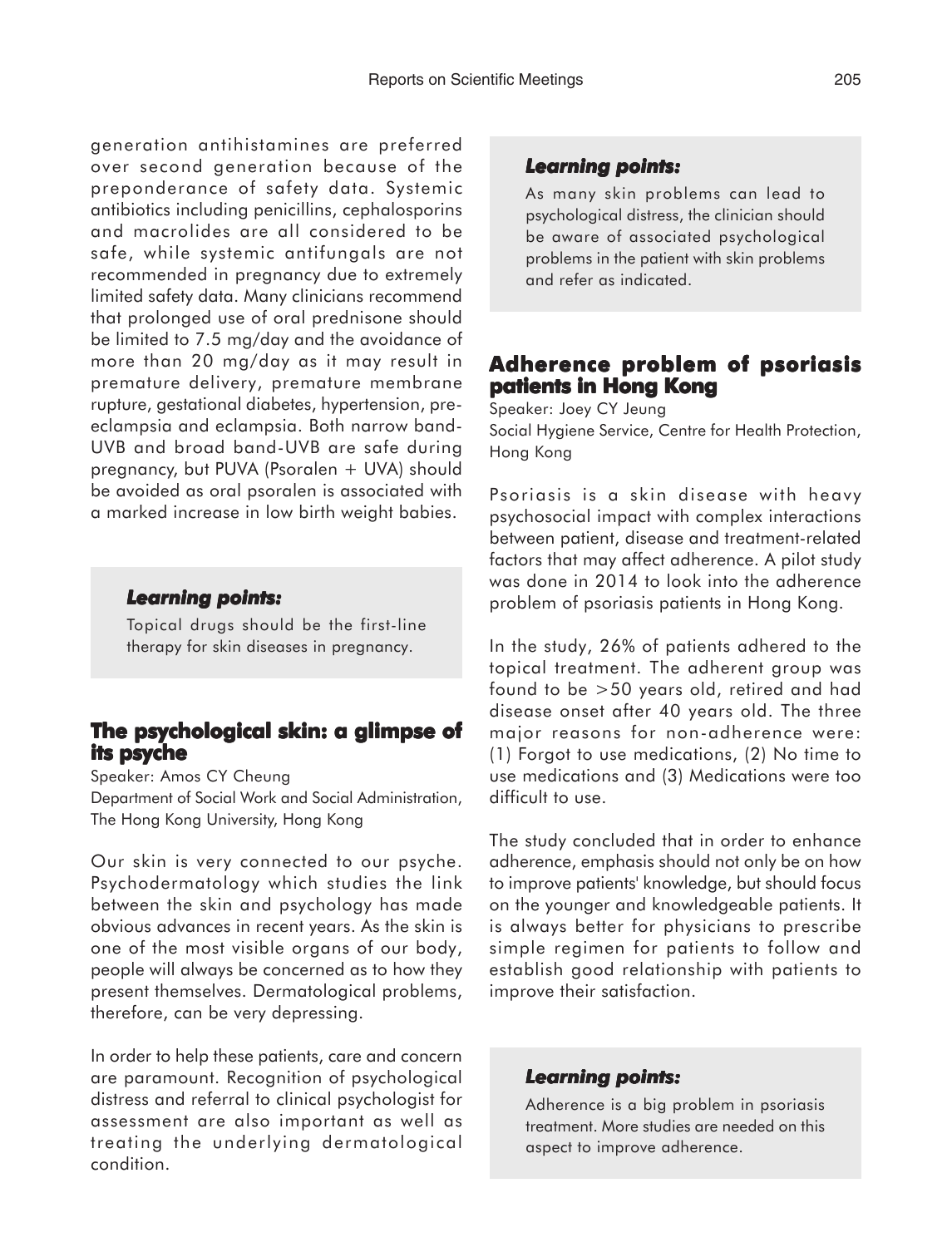# **Steroid phobia**

Speaker: Ellis KL Hon Department of Paediatrics, The Chinese Univeristy of Hong Kong, Hong Kong

Topical steroid remains the first-line treatment for eczema. However, fears about steroid exist and result in some patients and careers underusing or wasting prescribed steroid medications.

Professor Hon conducted a study which recruited around 160 Chinese patients with eczema attending the paediatric dermatology outpatient clinic in 2014. The study found that 58% of all parents reported general acceptability of topical steroid as being very good or good; 41% of parents reported that they "always" or "often" applied steroid when the eczema got worse; 57% would discuss concerns of steroid side-effects with their doctors; and 30% would request steroidsparing medications. Nevertheless, 14% of parents did not know exactly what steroid adverse effects to fear. The study revealed the extent of steroid fear was not associated with parental education or steroid acceptability. However, more steroid fear was associated with a lower quality of life. Steroid phobia was mostly due to the negative comments about steroids by friends, relatives or non-medical personnel. The primary concerns about potential adverse effects of steroid include skin thinning, bone and growth problems. As the cause for steroid phobia was predominantly interpersonal, Professor Hon suggested doctors should strive to establish good rapport and mutual trust with parents, so they would be more open to relay their concerns. Advice provided by doctors during patient education should be evidencebased and target the concerns experienced by patients and parents.

### *Learning points: Learning*

Misconceptions about topical steroids may be detrimental to eczema control. Desensitisation of steroid phobia should be an integral part of eczema education and therapeutics in order to improve therapeutic efficacy and patients' quality of life.

# **Management of mucocutaneous infection in the HIV infected**

Speaker: Thomas MK So Specialist in Infectious Disease, Private Practice, Hong Kong

HIV infection can be associated with skin changes due to the depletion of CD4+ lymphocytes. It can also be facilitated by initial infection via Langerhans cells in mucosal tissue and there are numerous cutaneous manifestations. Usually the presentations are similar to those of the typical infections or dermatoses but are more florid, persistent and resistant to treatment.

Fever is the most common presentation in acute HIV infection syndrome. However, various dermatological symptoms are also found in acute HIV infection syndrome, namely, symmetrical erythematous maculopapular exanthema involving the face, palms, soles, trunks and limbs; and mucocutaneous ulceration. Some are atypical and present with fulminant immunological and clinical collapse, as well as opportunistic infection.

Penicilliosis is an AIDS-defining fungal infection, which is common to have skin lesions and oral lesions. It may present as generalised umbilicated papules, acne-like lesions or as a folliculitis. Pharyngeal and palatal lesions can also be seen. It can be diagnosed by identification of fungi from the clinical specimen.

Early recognition of HIV-associated oral lesions may reduce morbidity. Candidiasis should be differentiated from other erythematous oral lesions, e.g. Kaposi's sarcoma or erythroplakia. The creamy white plaques of pseudomembranous candidiasis are removable; while the white lesions of hairy leukoplakia are not. Hyperplastic candidiasis is unusual.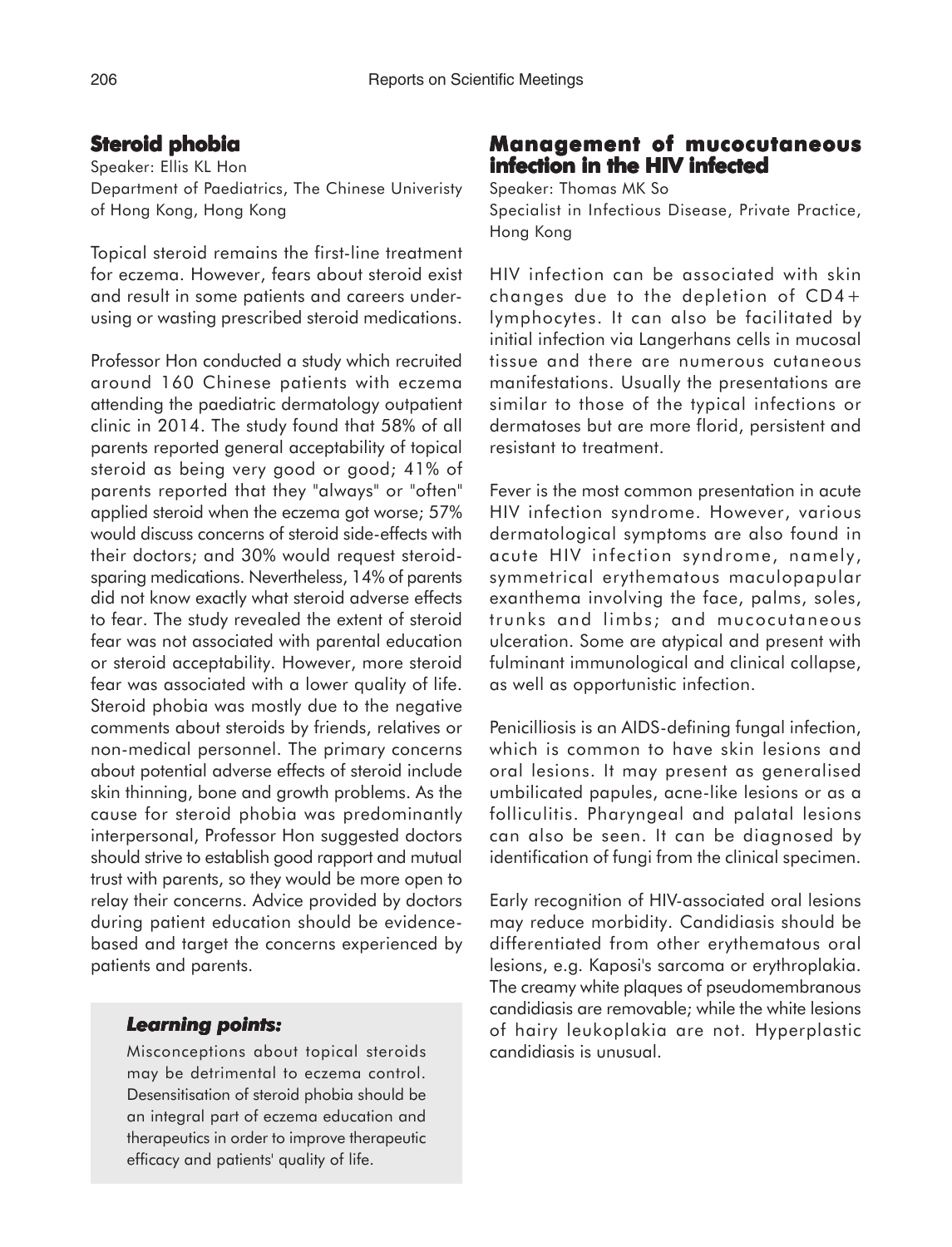#### *Learning points: Learning*

There are no specific symptoms or signs for acute HIV infection. Acute seroconversion of HIV infection manifests as a flu-like illness composing of fever, malaise and a generalised rash.

### **Cutaneous drug adverse reaction in practice**

Speaker: Shun-chin Ng

Social Hygiene Service, Department of Health, Hong Kong

Cutaneous drug adverse reactions are commonly encountered in dermatology and general practice. Cases of cutaneous drug adverse reactions including severe cutaneous adverse reaction (SCAR) were discussed. The principles of management are early recognition and withdrawal of the culprit drugs, supportive or disease- specific treatment and avoidance of future use of culprit drugs. Morbilliform drug eruption, fixed drug eruption (FDE), acneiform eruption are milder forms of cutaneous drug reaction.

Erythroderma is a generalised exfoliative dermatitis of more than or equal to 90% body surface area. Stevens-Johnson syndrome (SJS), SJS-TEN overlap syndrome and toxic epidermal necrolysis (TEN) are SCAR with widespread epidermal necrosis of <10%, 10%-30% and >30% total body surface area respectively. SCORTEN is used to predict mortality. Certain genotypes have been linked to SCAR with certain medications (e.g. Allopurinol: HLA-B5801, sulphonamides, anticonvulsants such as carbamazepine: HLA-B1502). Lamotrigine, phenobarbital, and phenytoin are also common culprits. While intensive care and close monitoring of vital signs and hydration are needed, treatment with systemic steroid is controversial. Other treatment modalities include intravenous immunoglobin (IVIG) and cyclosporin.

Drug reaction with eosinophilia and systemic symptoms (DRESS) is characterised by skin eruptions, fever, lymphadenopathy, haematological abnormalities and visceral involvement. Systemic steroids are the mainstay of treatment and follow-up for delayed sequelae (e.g. thyroid dysfunction and hepatitis) is needed. Acute generalised exanthematous pustulosis (AGEP) is manifested as widespread non-follicular, sterile pustules associated with fever and neutrophilia. It has a rapid progression but is self-limiting with spontaneous recovery after withdrawal of the culprit drug.

#### *Learning points: Learning points:*

Cutaneous drug adverse reactions are common in dermatology and general practice. Prompt recognition and withdrawal of the culprit drugs, supportive or disease-specific treatment and avoidance of future use of culprit drugs are the principles of management.

# **Living with psoriasis: an integrative body-mind- spirit approach in enhancing holistic well-being**

Speaker: Celia HY Chan Department of Social Work and Social Administration, The University of Hong Kong, Hong Kong

Psoriasis is a chronic inflammatory skin disease and is found to be associated with psychological morbidities, anxiety disorder, depression and increased suicidal ideation. Previous research studies have indicated that psoriasis affects physical and mental functions as much as other chronic illnesses such as cancer, heart disease, depression and diabetes.

In the Integrated Body-Mind-Spirit (IBMS) Model, participants receive information about bodymind-spirit interconnectedness and intensive training on mind-body techniques, including breathing exercise, therapeutic massage,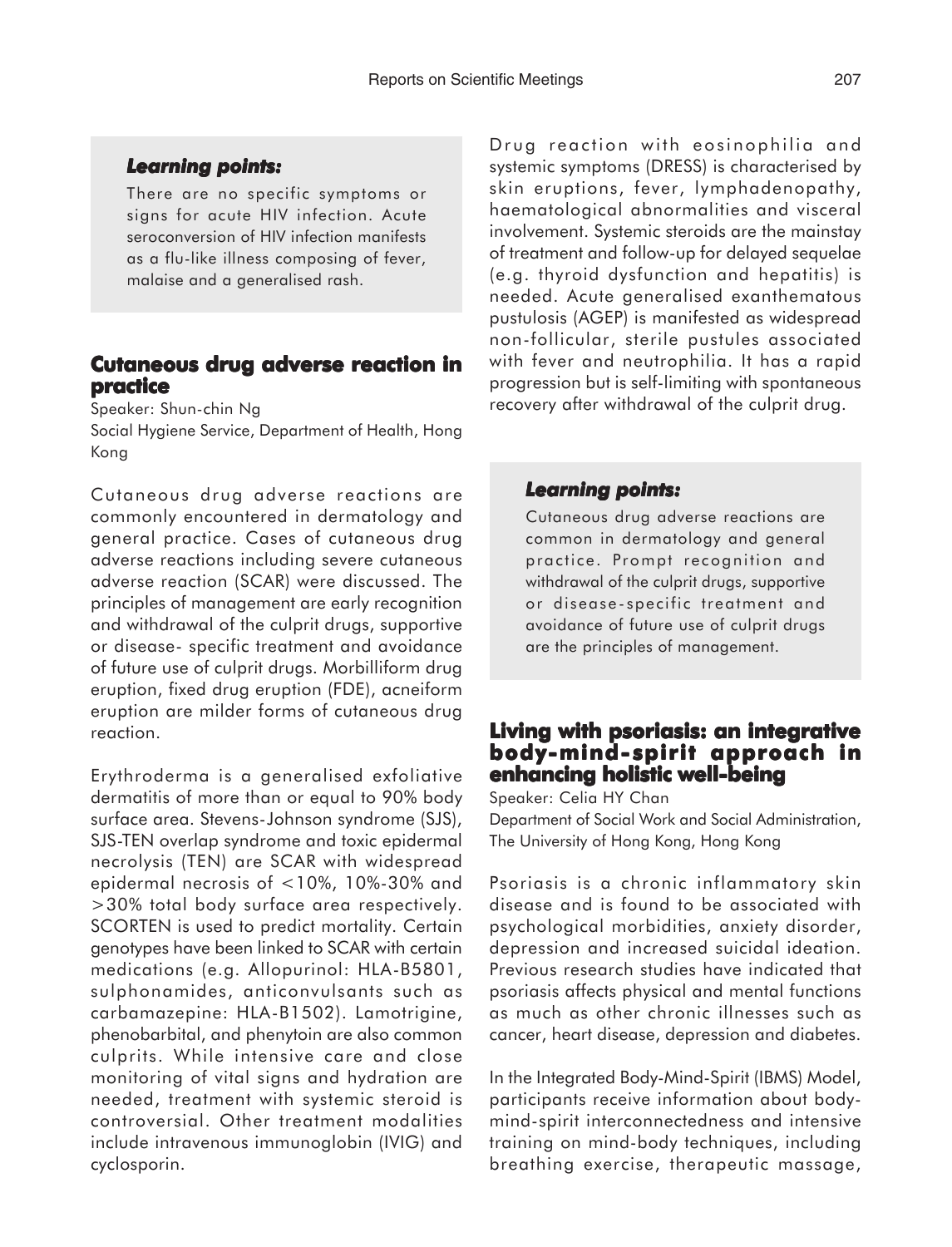simplified 'qigong' exercise and acupressure. In a recent quasi-experimental study of 40 people with psoriasis, participants showed improvement in dermatology related scores such as Skindex 29, Dermatology Quality of Life Index and Psoriasis Disability Index. They also showed better emotional management, body awareness, acceptance and perceived benefit of disease experience after the intervention sessions. The promising result implies that IBMS can be adopted as a complementary psychosocial treatment that improves quality of life and enhances holistic well-being of people with psoriasis.

#### *Learning points: Learning*

Psoriasis is a chronic inflammatory skin disease that impacts on patients' physical and mental condition. The Integrated Body-Mind-Spirit (IBMS) Model can be considered as a complementary psychosocial treatment for people with psoriasis.

# **HIV-related dermatology**

Speaker: Chi-keung Kwan Social Hygiene Service, Centre for Health Protection, Hong Kong

Studies suggest that around 86-96% of patients infected with human immunodeficiency virus (HIV) have mucocutaneous manifestations and that there were approximately 2.4 skin problems per patient. HIV attacks the skin Langerhans cells and dermal dendritic cells. The immune status of patients affects their skin manifestations: patients with a lower CD4 count have more opportunistic infections. In early HIV infection (CD4 count  $>500$  cell/µL), skin problems may include acute viral syndrome, Kaposi's sarcoma, viral warts and vaginal thrush. With advanced immunosuppression (CD4 count <100 cell/µL), skin problems may include cutaneous penicilliosis, non-healing and

large herpetic lesions, cutaneous cryptococcus and disseminated cytomegalovirus infection. Geographical location is also another concern. It is well known that penicilliosis is common in South-east Asia and rare in America.

HIV-related dermatosis can be broadly classified into three catergories: infective dermatosis, inflammatory dermatosis and neoplasm. Regarding infectious diseases and infestations, HIV infection should be considered when there is a severe, recalcitrant and sudden onset of crusted scabies, human papillomavirus (HPV) infections (warts, epidermodysplasia verruciformis) as well as syphilis. HIV infection should be considered in all opportunistic infections (penicilliosis, cryptococcosis and bacillary angiomatosis), disseminated herpes simplex virus (HSV) infection or multidermatomal zoster infection, oral hairy leukoplakia, oropharyngeal candidiasis (thrush), anogenital ulcerative plaque as well as proximal subungual onychomycosis.

Regarding inflammatory dermatosis, HIV infection should be considered when there are severe, recalcitrant, sudden onset of seborrhoeic dermatitis, psoriasis vulgaris and reactive arthritis. HIV infection should also be considered in patients with eosinophilic folliculitis and pityriasis rubra pilaris (PRP) Type VI. Associated neoplasms include lymphoma and Kaposi's sarcoma.

Immune reconstitution inflammatory syndrome (IRIS) describes a collection of inflammatory disorders following the initiation of highly active antiretroviral therapy (HAART) in HIV-infected patients in which the immune system begins to recover. The immune system responds to a previously acquired opportunistic infection with an overwhelming inflammatory response, paradoxically worsening symptoms. It may be fatal especially when associated with cryptococcal meningitis. IRIS indirectly serves as visible marker for an appropriate response to HAART in resource-limited centres. Regarding the management, HAART should be continued